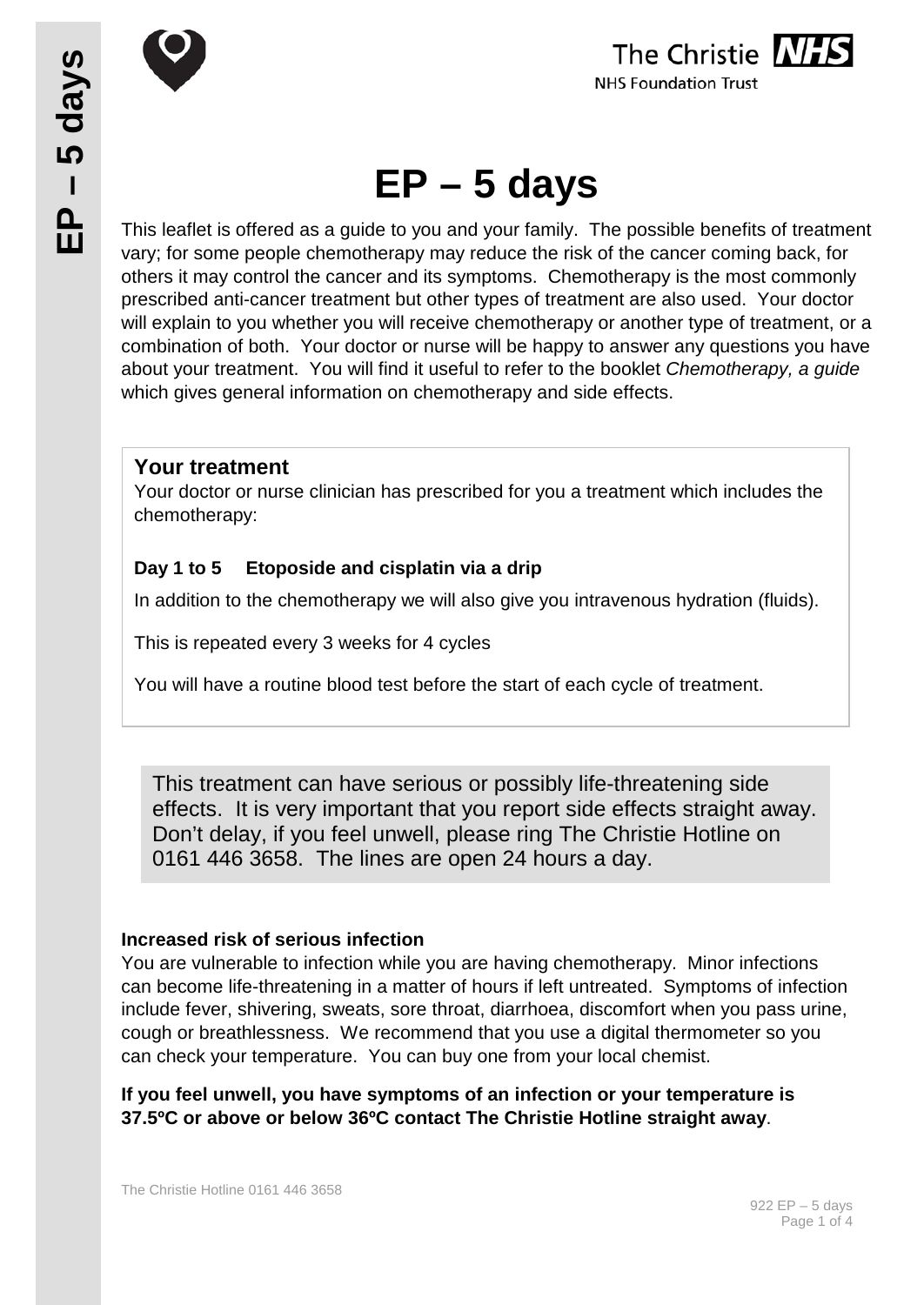# **Possible side effects**

Chemotherapy can cause many different side effects. Some are more likely to occur than others. Everyone is different and not everyone gets all the side effects. Most side effects are usually temporary, but in some rare cases they can be life-threatening. It is important to tell your hospital doctor or nurse about any side effects so they can be monitored and, where possible, treated.

#### **Common side effects (more than 1 in 10)**

#### • **Anaemia (low number of red blood cells)**

While having this treatment you may become anaemic. This may make you feel tired and breathless. Let your doctor or nurse know if these symptoms are a problem. You may need a blood transfusion.

#### • **Bruising or bleeding**

This treatment can reduce the production of platelets which help the blood clot. Let your doctor know if you have any unexplained bruising or bleeding, such as nosebleeds, bloodspots or rashes on the skin, and bleeding gums. You may need a platelet transfusion.

#### • **Nausea and vomiting (sickness)**

The severity of this varies from person to person. Anti-sickness medication may be given along with your chemotherapy to prevent this. You may also be given anti-sickness tablets to take at home. If you continue to feel or be sick, contact your GP or this hospital, because your anti-sickness medication may need to be changed or increased.

#### • **Lethargy**

Some chemotherapy may make you feel tired and lacking in energy. It can be frustrating when you feel unable to cope with routine tasks. If you do feel tired, take rest and get help with household chores. If necessary, take time off work. Gentle exercise such as walking can be beneficial.

#### • **Tinnitus and high frequency hearing loss**

You may develop tinnitus (ringing in the ears), this sensation should subside when your treatment finishes. High frequency hearing loss can also occur with this chemotherapy, this may be permanent.

#### • **Hair loss**

Hair loss is usually total. The hair falls out gradually 10 to 14 days following your first course of treatment. The time scale varies from person to person. Please remember that it is a temporary side effect and your hair will grow back when your treatment is completed. If you would like an appointment with the wig service, this can be arranged for you. Ask the staff for a copy of the 'Wig fitting service'.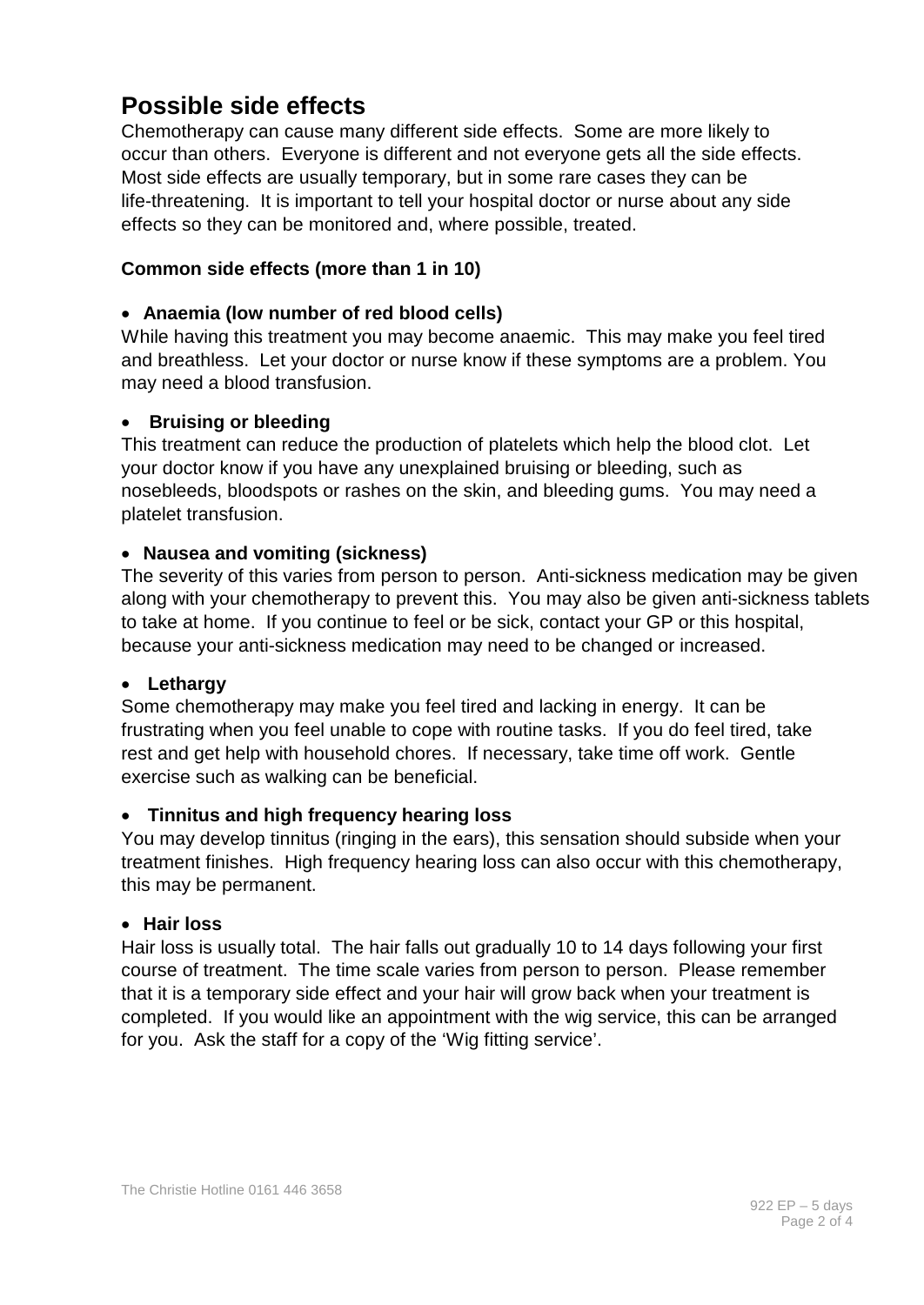#### • **Sore mouth**

Your mouth may become sore or dry, or you may notice small mouth ulcers during this treatment. Drinking plenty of fluids and cleaning your teeth regularly and gently with a soft toothbrush can help to reduce the risk of this happening. We can prescribe a mouthwash for you to use during treatment. You can dilute this with water if your mouth is sore. Ask your doctor or nurse for further advice. There is also general mouth care information in the chemotherapy booklet. If you continue to have a sore mouth, please contact The Christie Hotline.

#### • **Diarrhoea**

If this becomes a problem during or after your treatment, anti-diarrhoea tablets can be prescribed by your doctor. Ask the staff for a copy of 'Eating: Help yourself' which has some useful ideas about diet when you are having treatment.

#### • **Strange taste**

Occasionally during treatment you may experience a strange taste, sometimes described as metallic or bitter. A strongly flavoured sweet or mint will help to disguise this.

#### • **Skin changes**

If the skin on your **hands and feet becomes sore and your fingertips dry and cracked,** contact the hospital straightaway. Tablets and cream can be prescribed to help you. Also, try and keep your hands and feet cool and if possible, uncovered or wear loose-fitting cotton socks. You may also develop ridging of the nails, this will go when treatment finishes. Some chemotherapy can make your skin more **sensitive to the sun** than usual. Sit in the shade, avoid too much sun and use a high factor sunblock cream. Asian and African-Caribbean people may develop noticeable light patches on their skin.

#### • **Kidney function**

Some chemotherapy such as cisplatin can affect your kidneys. It is important to monitor how your kidneys are working while you are having treatment.

#### • **Extravasation**

Extravasation is when chemotherapy leaks outside the vein. If you develop redness, soreness or pain at the injection site **at any time** please let us know straightaway.

#### **Rare side effects**

#### • **Serious and potentially life threatening side effects**

In a small proportion of patients chemotherapy can result in very severe side effects which may rarely result in death. The team caring for you will discuss the risk of these side effects with you.